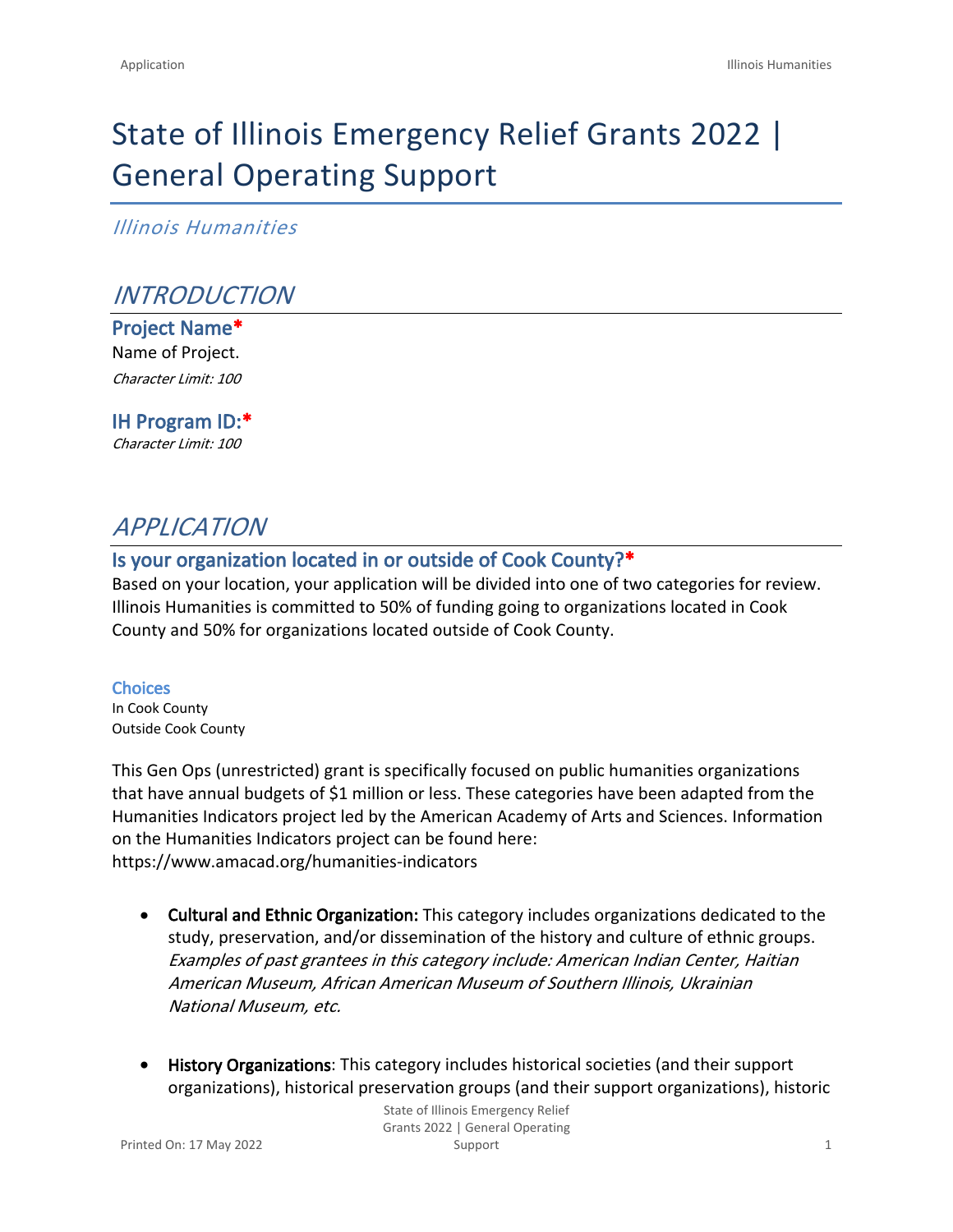houses, folklore/folklife organizations, place-based learning organizations, cultural sustainability organizations, and other organizations with a historical focus. *Examples of past grantees in this category include: Bronzeville Historical Society, Bishop Hill Historic Site, Company of Folk, 1820 Col. Benjamin Stephenson House, etc.*

- **Humanities Museums:** This category includes organizations that acquire, preserve, research, exhibit, and provide for the educational use of works of art or objects/artifacts that are related to the study of humanities content. *Examples of past grantees in this category include: Katherine Dunham Centers for Arts and Humanities, Ray Bradbury Experience Museum, American Writers Museum, Atlanta Public Library and Museum, Alton Museum of History and Art, etc.*
- **Literature Organizations:** This category includes organizations that promote the study or appreciation of books and/or literature and the promotion of literacy. *Examples of past grantees in this category include: Guild Literary Complex, 826CHI, Chicago Books to Women in Prison, Metro East Literacy Project, etc.*
- **Humanities Education**: This category includes organizations that offer classes, seminars, and workshops in the humanities (which include but are not limited to literature, languages, history, philosophy, religious studies, art history, and interdisciplinary humanities programs – like ethnic studies, gender and sexuality studies, and American studies).

*Examples of past grantees in this category include: Prison + Neighborhood Arts Project, Chicago Freedom School, Chicago Humanities Festival, etc.*

• **Media, Journalism, and Documentary Organizations:** This category includes organizations that are committed to covering humanities themes and/or telling the stories, happenings, and histories of communities that are informed by the members of those communities, challenge predominant narratives, and/or nurture critical analysis of media.

*Examples of past grantees in this category include: 60 Inches from Center, South Side Weekly, Urbana-Champaign Independent Media Center, Kartemquin Educational Films, etc.*

• **Libraries and Archives:** These organizations include operating libraries and archives (excluding those that are purely science- and medicine-focused). Combination museumlibraries can be treated as museums or libraries. *Examples of past grantees in this category include: Lithuanian Archives Project, Rebuild* 

*Foundation, Read/Write Library, Chillicothe Public Library, etc.*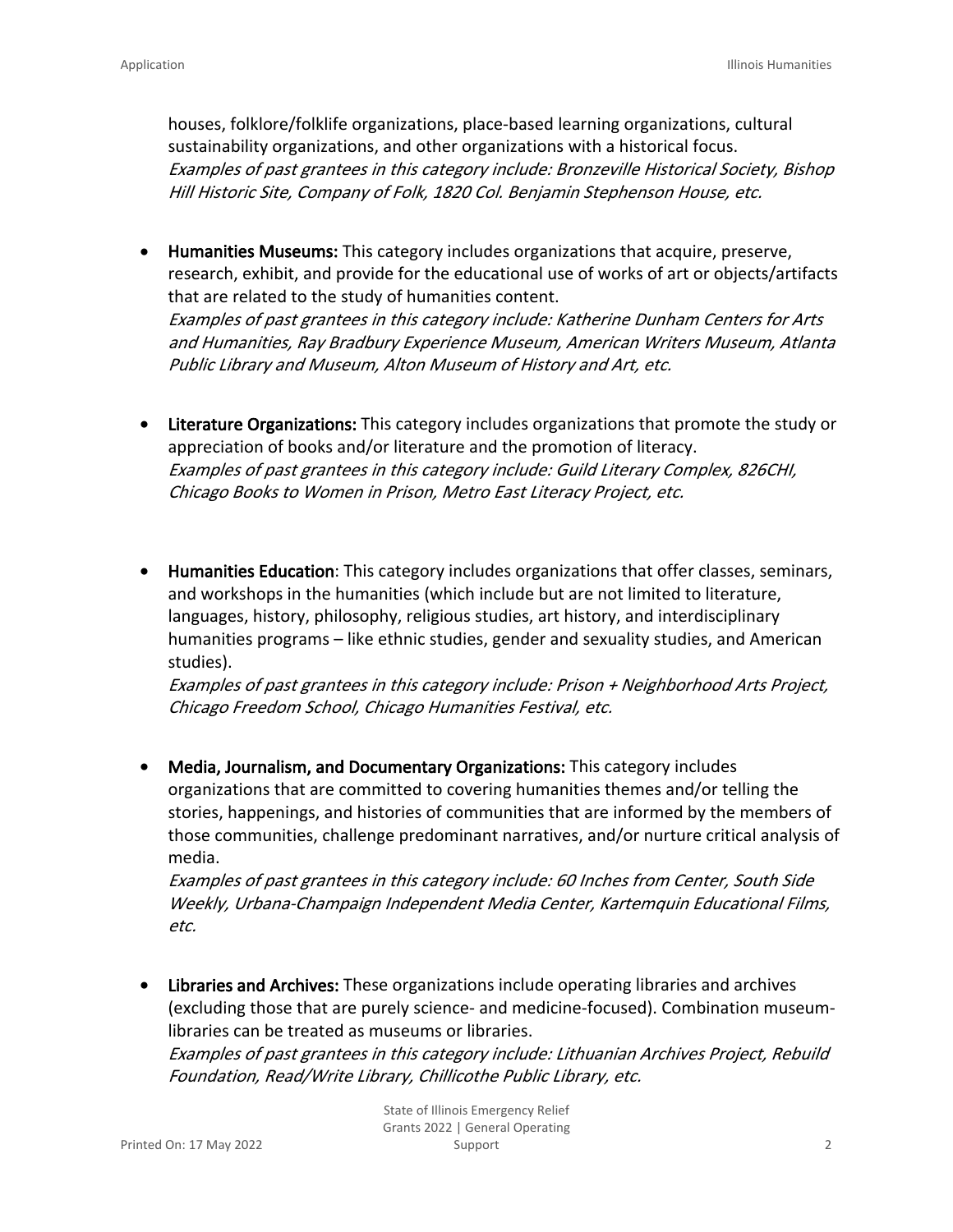• **Consortiums, alliances, collectives of above-named groups.** *Examples of past grantees in this category include: Chicago Cultural Alliance, Landmarks Illinois, Illinois Association of Museums, etc.*

If you are a humanities organization, but do NOT fit into any of the above classifications, please contact Mark Hallett at [mark.hallett@ilhumanities.org](mailto:mark.hallett@ilhumanities.org) to discuss your organization type and whether you will qualify for a general operating grant or should apply for a humanities program grant through our Community Grants program.

#### **Which humanities category best describes your organization?\***

If your organization is not a humanities organization, then you are not eligible for a general operating grant in this round and might consider applying for a project grant under the [Community Grants](https://www.ilhumanities.org/program/vision-action-and-multiplier-vam-grants/) category.

#### **Choices**

Cultural and Ethnic Organizations History Organizations Humanities Museums Literature Organizations Humanities Education Media, Journalism, and Documentary Organizations Libraries and Archives Consortiums, alliances, collectives of above-named groups

## *ORGANIZATION*

#### **What is your organization's DUNS Number?\***

You do not need a Data Universal Numbering System (DUNS) number to apply, however, one is required to receive funding. Please visit grant.gov to request a free DUNS number if you do not have one.

*Character Limit: 50*

#### **What is your organization's annual operating budget?\***

*Character Limit: 20*

#### **What is your organization's mission?\***

*Character Limit: 10000*

#### **What year was your organization founded?\***

*Character Limit: 250*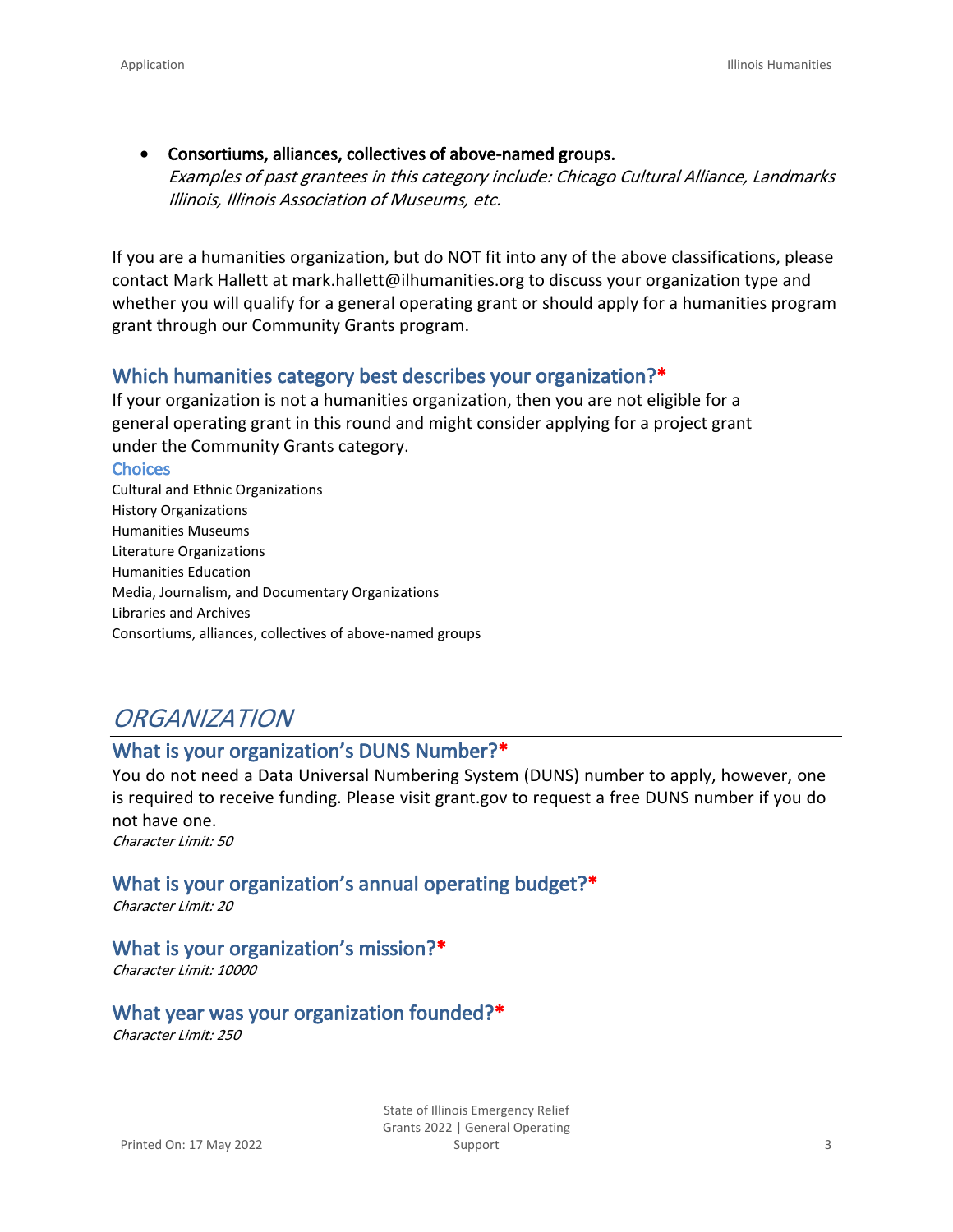#### **What are your top three leading programs in 2022?\***

Please provide the names of the programs and 1-2 sentence descriptions each.

*Character Limit: 5000*

#### **Who does your organization serve?\***

Select all that apply.

#### **Choices**

All Ages All Ethnicities and Races American Indian or Alaska Native Artists, Collectors, Etc. Asian or Asian American Black or African American Business/Corporate Community Leaders Court-Involved/Incarcerated Faith Leaders Folklorists General Audience Government Employees Guardian/parents Health Care Workers Hispanic or Latinx Immigrant/Refugee Labor Group/Blue Collar LGBTQIA Low Income/Working Poor Native Hawaiian or Other Pacific Islander Policy Makers Post-secondary | College Post-secondary | Graduate Returning Citizens/Formerly Incarcerated Rural or Small Town **Scholars** Senior Citizens/Elders Social Service Providers Students/Youth | K-12 Teachers/Educators | K-12 Teachers/Educators | Post-Secondary Towns & Villages Urban Veterans White Women Working Class Young Adults | 18-24 **Other**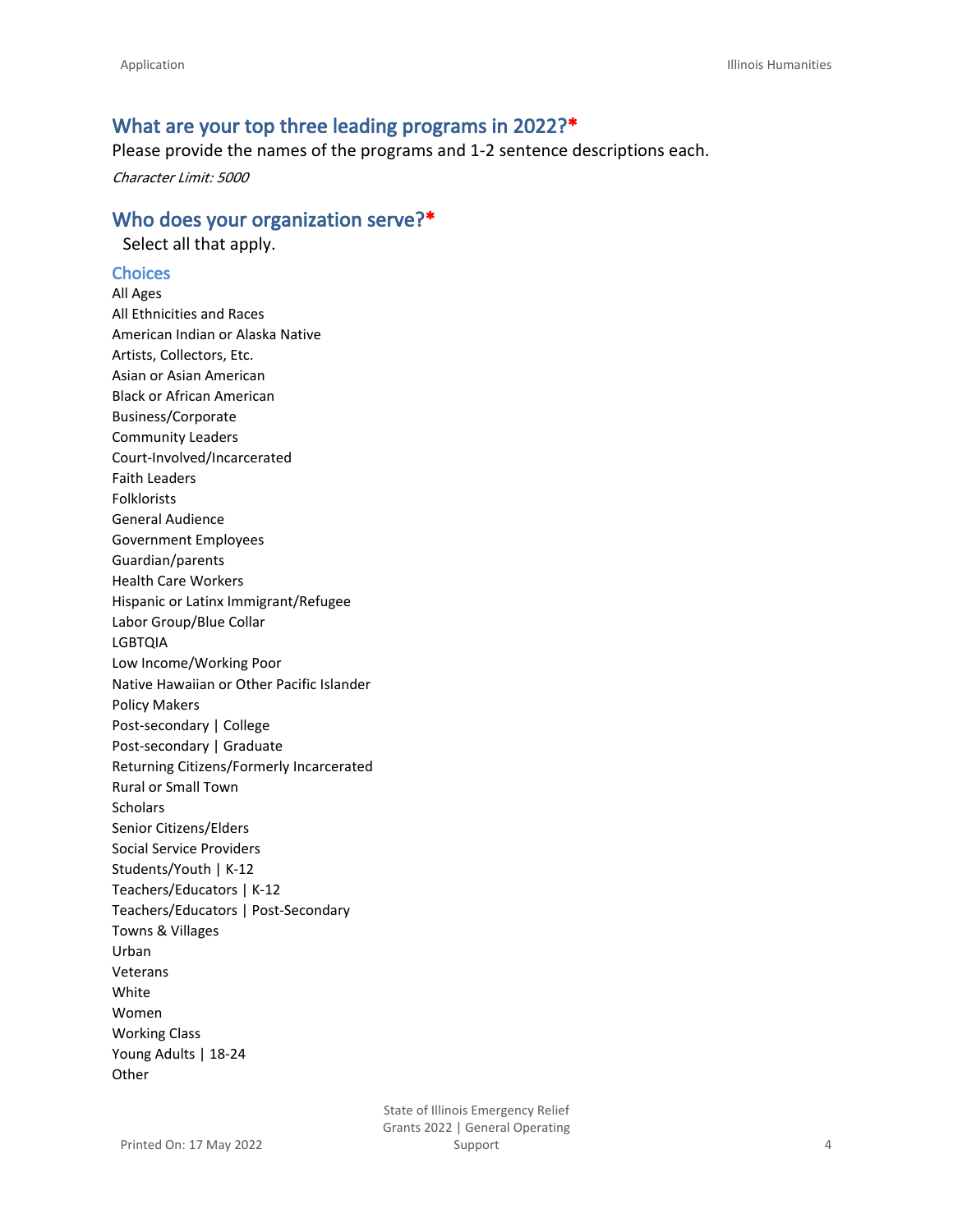### **If you chose "Other" above for audience served, please explain:**

*Character Limit: 250*

To be more aware of our partner organizations, we'd like to ask a few questions about your organization's demographics.

## **Please indicate the race/ethnicity of your executive director:\***

*Character Limit: 250*

#### **Please indicate the gender of your executive director:\***

*Character Limit: 250*

#### **What percentage of your permanent staff is people of color?\***

*Character Limit: 250*

#### **Is your organization located in a rural community in Illinois:\***

**Choices** Yes No

#### **Does your organization prioritize any of the following communities?\***

Check all that apply. If you are a public serving organization, like a public library, then please only choose specific communities that you prioritize outreach and programming for.

#### **Choices**

Communities of color Communities highly impacted by mass incarceration Low-income individuals (defined as living at or below 150% of the Federal Poverty Guideline) Rural communities None of these communities

### **Would you describe your community as being historically disinvested or economically under-resourced?\***

**Choices** Yes No

### **If you chose "Yes" above for your community, please explain:**

*Character Limit: 250*

**Please upload a completed W-9 form on behalf of the organization:\*** *File Size Limit: 3 MB*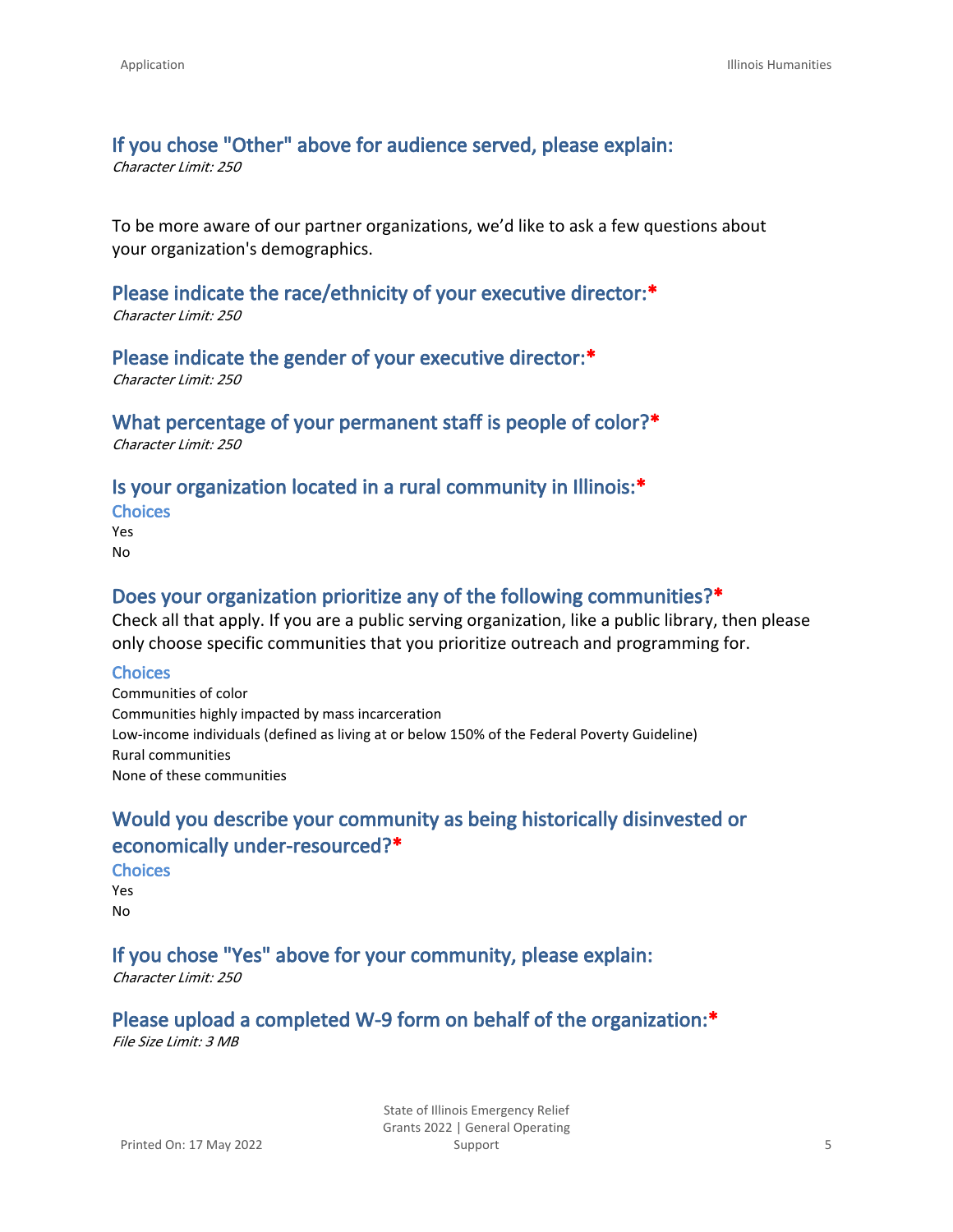#### **Please choose up to three disciplines that best describe your organization:\***

We recognize that the disciplines indicated here might not align exactly with how you identify. In such cases, please select the closest approximation(s).

**Choices** African American/Black Studies American Studies Anthropology/Archaeology Architecture Art History & Criticism Studies Asian American Studies Classics Communications Comparative Religion/Religious Studies Cultural Anthropology **Economics** Ethnic Studies Film or Cinema Studies Folk Arts & Folklore Foreign Languages/Literature Gender & Women's Studies Geography Historical & Cultural History Interdisciplinary Studies International Studies Jurisprudence Latin American Studies Latina/x or Chicana/x Studies LGBTQ/Queer/Sexuality Studies Linguistics Literature Media/Journalism Middle Eastern Studies Philosophy Political Science Public Humanities Sociology Other

### **If you chose "Other" above for disciplines, please explain:**

*Character Limit: 250*

State of Illinois Emergency Relief Grants 2022 | General Operating Support 6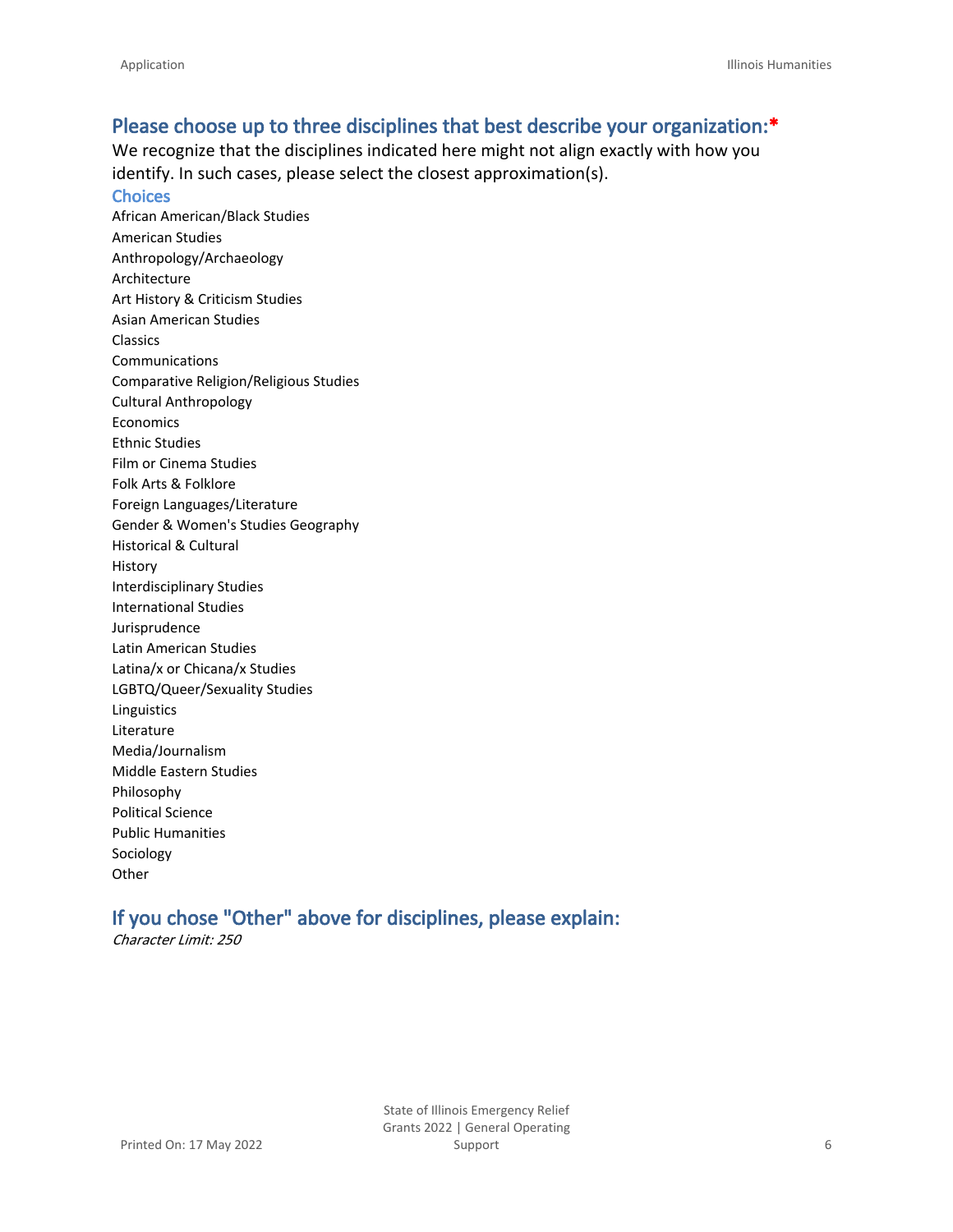## *EMERGENCY FUNDING INFORMATION*

### **In what ways has your org been affected by the economic impacts of COVID-19 since March 2021?\***

Select all that apply.

- **Lost Revenue:** Significant total projected revenue was lost because of canceled programs since March 2021.
- **Losing Space:** We have or are about to lose our space because we cannot make our monthly rent, mortgage, or utility payments.
- **Staff Layoff:** We have or are about to lay off one or more staff members because we cannot make payroll.
- **Risk of Permanent Closure:** We are considering or planning to permanently close our organization as a result of COVID-19.
- **Use of Savings/Reserve**: We had savings before COVID-19 and have had to spend some in order to meet expenses.

#### **Choices**

Lost Revenue Losing Space Staff Layoff Risk of Permanent Closure Use of Savings/Reserve **Other** None of the Above

## **If you chose "Other" above for COVID-19 impact, please explain:**

*Character Limit: 250*

### **Would you describe your org as being disproportionately impacted by COVID-19 since March 2021?\***

**Choices** Yes No

## **If chosen "Yes" above for COVID impact, please explain:**

*Character Limit: 250*

## **How would you estimate the total financial impact over the past year on your org of COVID-19?\***

We recognize this is a tentative approximation. Please quantify your losses from March 2021 to the present (or the most up-to-date calculation of your financial losses so far). *Character Limit: 1250*

> State of Illinois Emergency Relief Grants 2022 | General Operating Support 7